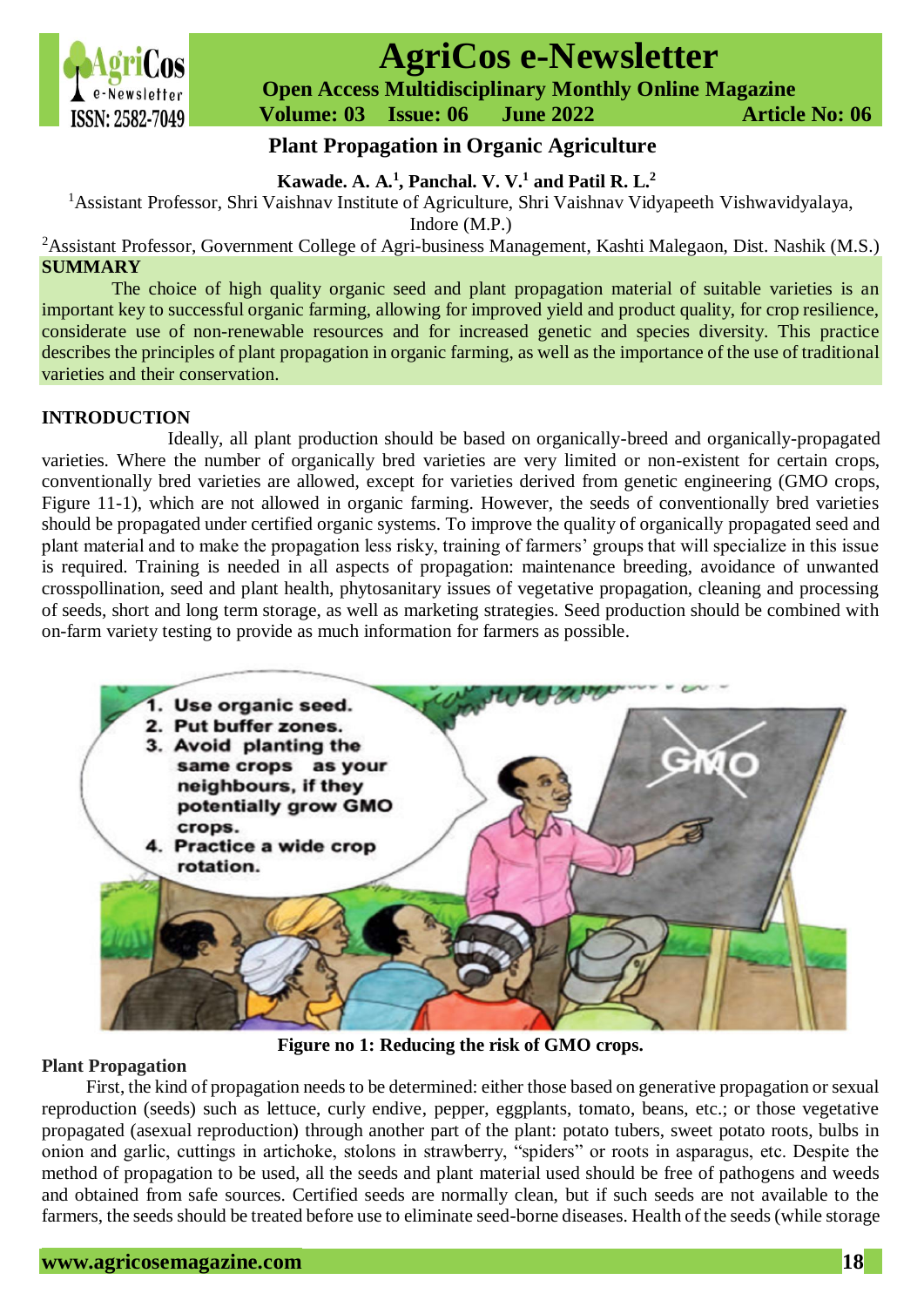period), seedlings, cuttings or other plant material used is crucial for preventing pests and diseases, and to keep crop productivity.



**Figure no 2: preservative measures against pest and diseases**

**Criteria for seed evaluation, characterization and multiplication**

Farmers select seeds with specific characteristics to meet their particular needs: yield; quality like colour, texture, flavour; adaptation to climate oscillations; resistance to pests and diseases; fodder value; soil enrichment by nitrogen fixation or extensive root system; among others. Good quality seed is the sum of its genetic, physiological, physical and health traits. Concerning genetic quality, the material should be of known origin, already tested in the region, and produced in an isolated environment (separated from other varieties to prevent inter crossing). The seeds can be bred by a plant breeder of by a farmer.

When a farmer wants to select his own genetic material, he has to bear many details in mind:  $\bullet$  Choose the best plants on the farm: vigorous growth, high yielding plants, good quality fruits (shape, colour and flavour (when applicable)), best fruit covering, good health, etc.

- The selected plants should be looked after with the utmost care.
- Every plant not corresponding to the chosen type should be eliminated, and isolation distance strictly respected.
- Neighbouring plants having pest or diseases must be eliminated.
- Fruits must be picked at optimum maturity.
- Once picked, the seeds should be taken out at once.